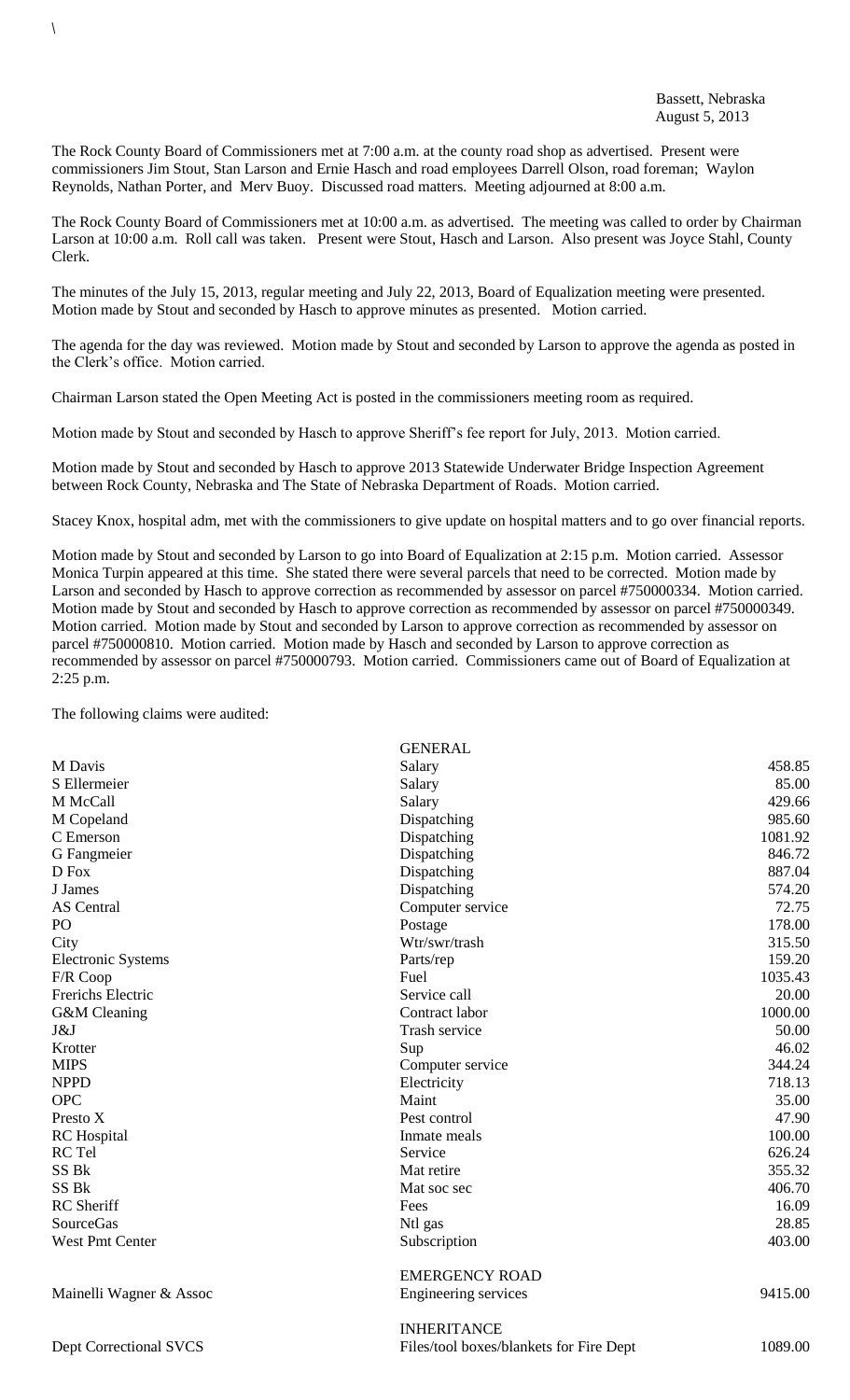|                             | <b>ROAD</b>                         |           |
|-----------------------------|-------------------------------------|-----------|
| M Buoy                      | Labor                               | 1538.40   |
| D Craven                    | Labor                               | 1544.81   |
| D Olson                     | Labor/foreman                       | 1869.60   |
| N Porter                    | Labor                               | 1538.40   |
| W Reynolds                  | Labor                               | 1538.40   |
| L Smith                     | Salary/road supt                    | 750.00    |
| R Stolcpart                 | Salary/road spraying                | 174.00    |
| J Ammon                     | Grease                              | 188.20    |
| B's Enterprises             | Culverts/sign                       | 2427.28   |
| City                        | County share ditch cleanout project | 3377.12   |
| City                        | Wtr/swr/trash                       | 66.50     |
| F/R Coop                    | Fuel                                | 9089.29   |
| J&J Boot                    | Repairs                             | 76.49     |
| J&J                         | Trash service                       | 50.00     |
| Jeffres Trucking            | Machine hire                        | 16,209.86 |
| Krotter                     | Sup                                 | 27.37     |
| J Maloun                    | Machine hire                        | 2500.00   |
| Niobrara Valley Consultants | Cont Ed/Bridge inspect etc          | 1467.12   |
| <b>NMC</b>                  | Parts/rep                           | 5613.22   |
| Pfister Repair              | Parts/rep                           | 10,557.50 |
| RC Tel                      | Service                             | 58.99     |
| SS Bk                       | Mat retire                          | 604.37    |
| SS Bk                       | Mat soc sec                         | 684.97    |
| Van Diest Supply            | Chemical                            | 5013.95   |
| Viaero                      | Service                             | 61.85     |
|                             |                                     |           |
|                             | <b>INSTITUTIONS</b>                 |           |
| J Egley                     | Mental health exp                   | 75.00     |
| A Flood                     | Mental health exp                   | 50.00     |
| M Schaffer                  |                                     | 66.95     |
|                             | Mental health exp                   |           |
| N Schramm                   | Mental health exp                   | 50.00     |
|                             |                                     |           |
|                             | <b>LIBRARY</b>                      |           |
| T Ellermeier                | Mowing                              | 105.00    |
| C Kroll                     | Salary                              | 52.00     |
| M Turpin                    | Salary/cleanint                     | 112.00    |
| Pizza Place                 | Sup                                 | 50.30     |
| Baker & Taylor              | <b>Books</b>                        | 196.86    |
| City                        | Wtr/swr                             | 55.25     |
| S Clay                      | Contract labor                      | 390.00    |
| G&V                         | Sup                                 | 66.82     |
| Goeke                       | Sup                                 | 25.08     |
| Greg's Heating              | Parts/rep                           | 290.00    |
| Leader                      | Subscription                        | 33.00     |
| NE Library Comm             | Subscription                        | 500.00    |
| <b>NPPD</b>                 | Electricity                         | 116.00    |
| E Ost                       | Petty cash/sup/travel exp           | 342.38    |
| RC Tel                      | Service                             | 167.72    |
| SS Bk                       | Mat retire                          | 7.09      |
| SS Bk                       | Mat soc sec                         | 20.56     |
| <b>SourceGas</b>            | Ntl gas                             | 29.93     |
|                             |                                     |           |
|                             | 911 EMERGENCY EQUIPMENT             |           |
| CenturyLink                 | Service                             | 1013.93   |
| CenturyLink QCC             | Service                             | 3.60      |
| <b>Industrial Tower</b>     | Tower rent                          | 449.45    |
| RC Tel                      | Service                             | 40.84     |
|                             |                                     |           |
|                             |                                     |           |
|                             | OTHER CAPITAL PROJECTS              |           |
| <b>BBG</b>                  | Parts/labor                         | 484.99    |
|                             |                                     |           |
|                             | <b>WEED</b>                         |           |
| R Stolcpart                 | Salary                              | 675.00    |
| PO                          | Box rent                            | 58.00     |
| Leader                      | Ad                                  | 29.70     |
| Mitchell Equipment          | Repairs                             | 235.76    |
| SS Bk                       | Mat retire                          | 45.56     |
| SS Bk                       | Mat soc sec                         | 51.64     |
|                             |                                     |           |
|                             | <b>WEED CHEMICAL</b>                |           |
| C& R Supply                 | Parts                               | 1006.61   |
| Van Diest Supply            | Chemical                            | 1104.00   |
|                             |                                     |           |
|                             | 911                                 |           |
| RC Tel                      | Service                             | 15.87     |